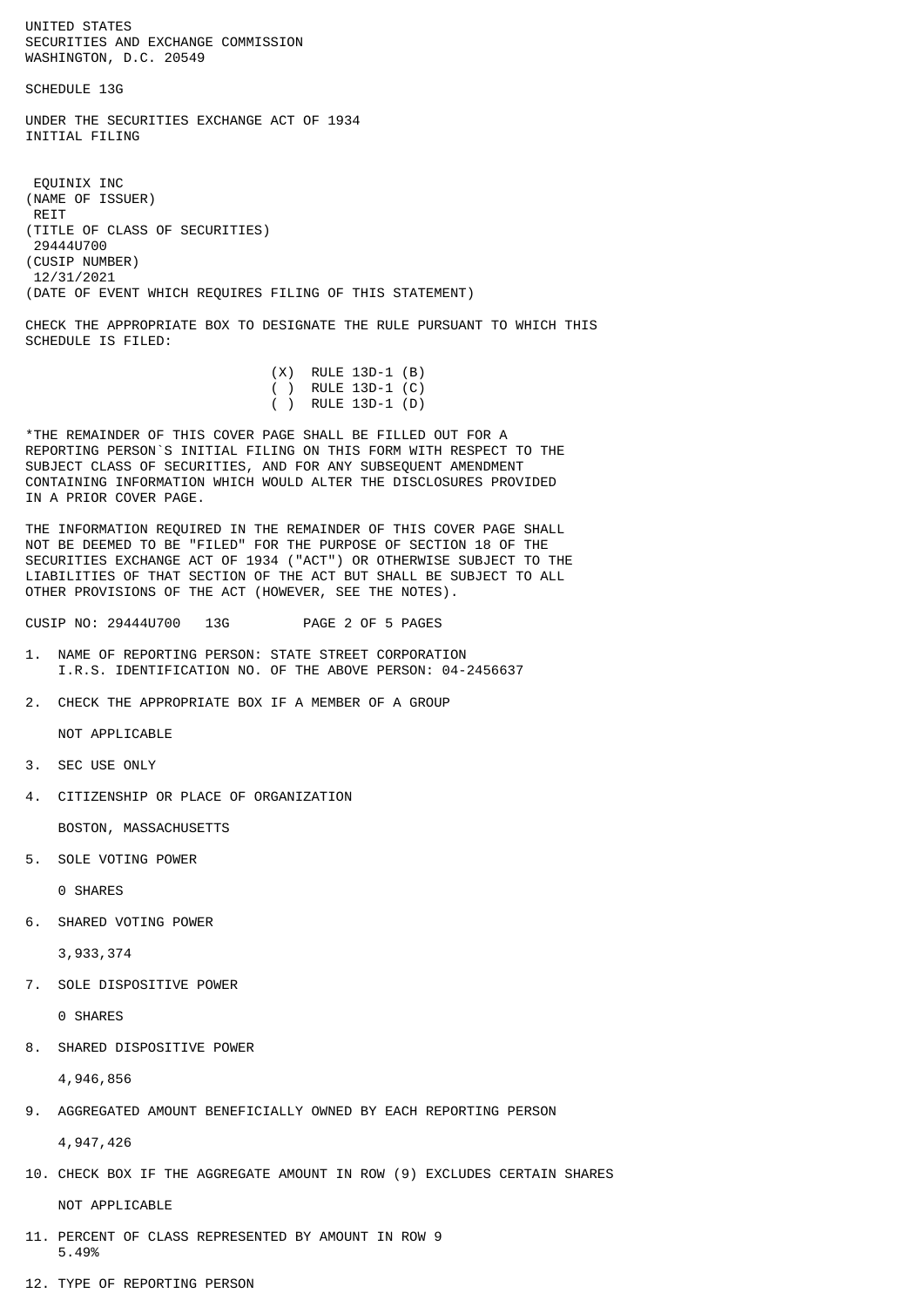HC CUSIP NO: 29444U700 13G PAGE 3 OF 5 PAGES ITEM 1. (A) NAME OF ISSUER EQUINIX INC (B) ADDRESS OF ISSUER`S PRINCIPAL EXECUTIVE OFFICES 1 LAGOON DRIVE 4TH FLOOR REDWOOD CITY CA 94065 UNITED STATES ITEM 2.<br>(A) NAME OF PERSON FILING STATE STREET CORPORATION (B) ADDRESS OF PRINCIPAL BUSINESS OFFICE OR, IN NONE, RESIDENCE STATE STREET FINANCIAL CENTER 1 LINCOLN STREET BOSTON, MA 02111 (FOR ALL REPORTING PERSONS) (C) CITIZENSHIP: SEE ITEM 4 (CITIZENSHIP OR PLACE OF ORGANIZATION) OF COVER PAGES (D) TITLE OF CLASS OF SECURITIES **RETT**  (E) CUSIP NUMBER: 29444U700 ITEM 3. IF THIS STATEMENT IS FILED PURSUANT TO RULE 13D-1(B), OR 13D-2(B) OR (C), CHECK WHETHER THE PERSON FILING IS A: SEE ITEM 12(TYPE OF REPORTING PERSON) OF THE COVER PAGE FOR EACH REPORTING PERSON AND THE TABLE BELOW, WHICH EXPLAINS THE MEANING OF THE TWO LETTER SYMBOLS APPEARING IN ITEM 12 OF THE COVER PAGES. SYMBOL CATEGORY BANK AS DEFINED IN SECTION 3(A) (6) OF THE ACT. IC **INSURANCE COMPANY AS DEFINED IN SECTION 3 (A) (19)**  OF THE ACT IC INVESTMENT COMPANY REGISTERED UNDER SECTION 8 OF THE INVESTMENT COMPANY ACT OF 1940. IA AN INVESTMENT ADVISOR IN ACCORDANCE WITH RULE 13D-1(B) (1) (II) (E).<br>EP AN EMPLOYEE BENEFIT PL AN EMPLOYEE BENEFIT PLAN OR ENDOWMENT FUND IN ACCORDANCE WITH RULE  $13D-1(B)$  (1) (II) (F) HC A PARENT HOLDING COMPANY OR CONTROL PERSON IN ACCORDANCE WITH RULE 13D-1(B)(1)(II) (G). SA A SAVINGS ASSOCIATIONS AS DEFINED IN SECTION 3(B) OF THE FEDERAL DEPOSIT INSURANCE ACT (12 U.S.C. 1813).<br>A CHURCH PLAN THAT IS EXCLUDED FROM THE DEFINITION OF A CHURCH PLAN THAT IS EXCLUDED FROM THE DEFINITION OF AN INVESTMENT COMPANY UNDER SECTION 3(C)(14) OF THE INVESTMENT COMPANY ACT OF 1940. CUSIP NO: 29444U700 13G PAGE 4 OF 5 PAGES ITEM 4. OWNERSHIP

- THE INFORMATION SET FORTH IN ROWS 5 THROUGH 11 OF THE COVER PAGE HERETO FOR EACH OF THE REPORTING PERSONS IS INCORPORATED HEREIN BY REFERENCE.
- ITEM 5. OWNERSHIP OF FIVE PERCENT OR LESS OF CLASS NOT APPLICABLE
- ITEM 6. OWNERSHIP OF MORE THAN FIVE PERCENT ON BEHALF OF ANOTHER PERSON NOT APPLICABLE
- ITEM 7. IDENTIFICATION AND CLASSIFICATION OF THE SUBSIDIARY WHICH ACQUIRED THE SECURITY BEING REPORTED ON BY THE PARENT HOLDING COMPANY OR CONTROL PERSON SEE EXHIBIT 1 ATTACHED HERETO
- ITEM 8. IDENTIFICATION AND CLASSIFICATION OF MEMBERS OF THE GROUP NOT APPLICABLE
- ITEM 9. NOTICE OF DISSOLUTION OF GROUP NOT APPLICABLE